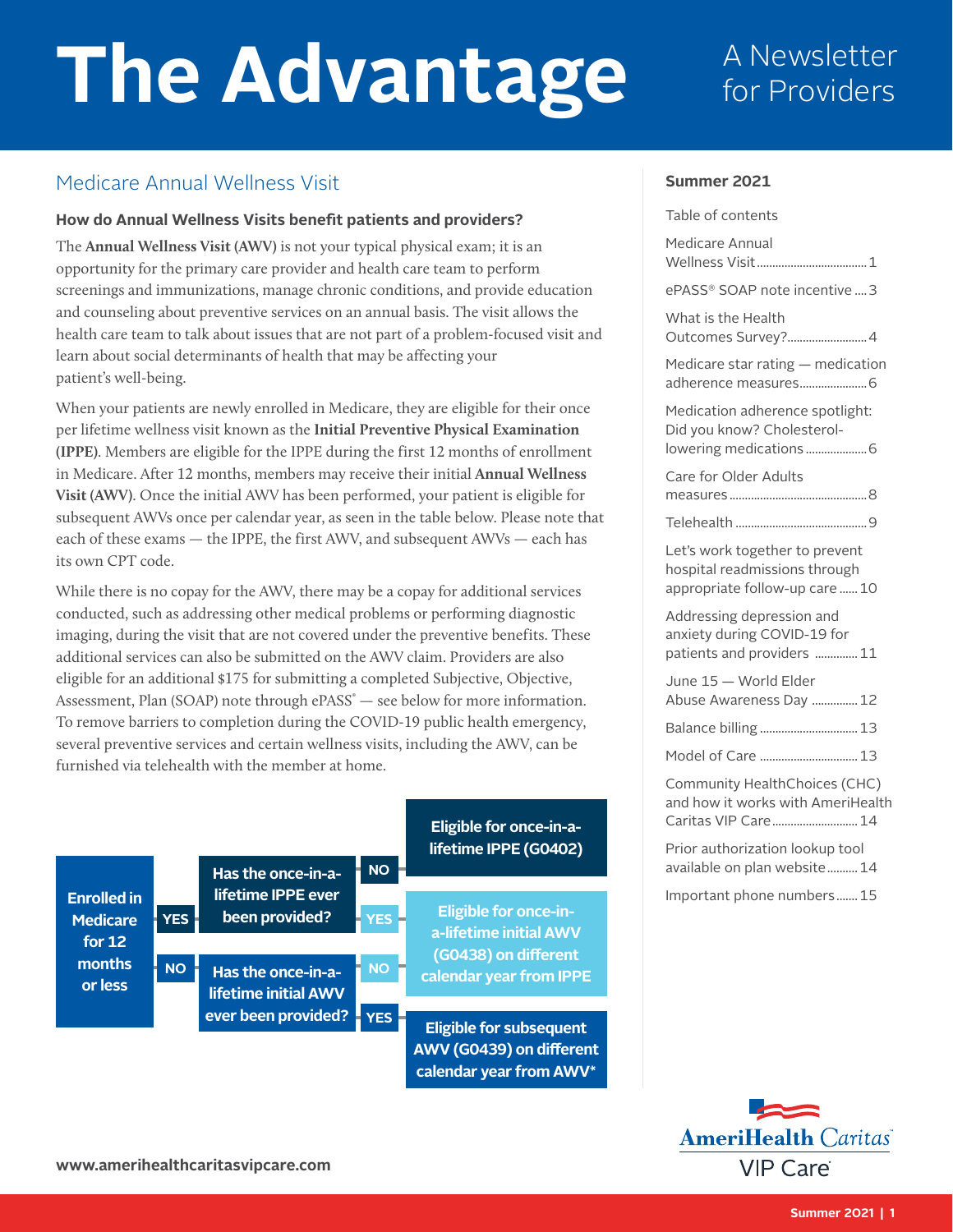| <b>Visit location</b><br>$\checkmark$ In office<br>$\checkmark$ In office<br>Telehealth<br>Once per calendar year<br>√ Once per lifetime<br><b>Frequency</b><br>$\checkmark$<br><b>CPT</b> code<br>$\sqrt{G0402}$<br>G0438 (initial)<br>✓<br>$\checkmark$ G0439 (subsequent)<br><b>Cost share</b><br>$\sqrt{80}$<br>\$0<br>$\checkmark$<br><b>Health Risk Assessment</b><br>Required by CMS<br>$\checkmark$<br>Review/update<br>√ Medical history<br>Medical history<br>$\checkmark$ Medication reconciliation<br>Medication reconciliation<br>$\checkmark$ Social history<br>$\checkmark$ Family history<br>Potential risk factors for:<br>Potential risk factors for:<br>$\sqrt{}$ Depression<br>$\sqrt{}$ Depression<br>√ Mood disorders<br>✔ Mood disorders<br>√ Functional assessment and safety level<br>√ Functional assessment and safety level<br>√ Height, weight, BMI, and blood pressure<br>Height, weight, BMI, and blood pressure<br><b>Exam or measure</b><br>√ Visual acuity screen<br>√ Visual acuity screen<br>√ Other factors deemed appropriate based<br>√ Other factors deemed appropriate based<br>on the patient's medical and social history<br>on the patient's medical and social history<br>and current clinical standards<br>and current clinical standards<br>$\checkmark$ Detect any cognitive impairment the<br>patient may have<br>$\checkmark$ Establish a list of current<br>providers and suppliers<br><b>Planning</b><br>√ Give advance care planning services at the<br>✔ End-of-life planning, on<br>patient's discretion<br>patient agreement<br>√ Educate, counsel, and refer based on the<br>previous components<br>✔ Educate, counsel, and refer for other<br>preventive services<br>✓ Establish an appropriate written<br>screening schedule for the patient, such<br>as a checklist for the next five to 10 years.<br>Establish a list of patient risk factors and<br>✓<br>conditions where primary, secondary, or<br>tertiary interventions are<br>recommended or underway.<br>$\checkmark$ Give the patient personalized health<br>advice and appropriate referrals to health<br>education or preventive counseling | Code | <b>IPPE "Welcome to Medicare"</b> | <b>AWV</b>            |
|-------------------------------------------------------------------------------------------------------------------------------------------------------------------------------------------------------------------------------------------------------------------------------------------------------------------------------------------------------------------------------------------------------------------------------------------------------------------------------------------------------------------------------------------------------------------------------------------------------------------------------------------------------------------------------------------------------------------------------------------------------------------------------------------------------------------------------------------------------------------------------------------------------------------------------------------------------------------------------------------------------------------------------------------------------------------------------------------------------------------------------------------------------------------------------------------------------------------------------------------------------------------------------------------------------------------------------------------------------------------------------------------------------------------------------------------------------------------------------------------------------------------------------------------------------------------------------------------------------------------------------------------------------------------------------------------------------------------------------------------------------------------------------------------------------------------------------------------------------------------------------------------------------------------------------------------------------------------------------------------------------------------------------------------------------------------------------------------------------------------------------------------------------------------|------|-----------------------------------|-----------------------|
|                                                                                                                                                                                                                                                                                                                                                                                                                                                                                                                                                                                                                                                                                                                                                                                                                                                                                                                                                                                                                                                                                                                                                                                                                                                                                                                                                                                                                                                                                                                                                                                                                                                                                                                                                                                                                                                                                                                                                                                                                                                                                                                                                                   |      |                                   |                       |
|                                                                                                                                                                                                                                                                                                                                                                                                                                                                                                                                                                                                                                                                                                                                                                                                                                                                                                                                                                                                                                                                                                                                                                                                                                                                                                                                                                                                                                                                                                                                                                                                                                                                                                                                                                                                                                                                                                                                                                                                                                                                                                                                                                   |      |                                   |                       |
|                                                                                                                                                                                                                                                                                                                                                                                                                                                                                                                                                                                                                                                                                                                                                                                                                                                                                                                                                                                                                                                                                                                                                                                                                                                                                                                                                                                                                                                                                                                                                                                                                                                                                                                                                                                                                                                                                                                                                                                                                                                                                                                                                                   |      |                                   |                       |
|                                                                                                                                                                                                                                                                                                                                                                                                                                                                                                                                                                                                                                                                                                                                                                                                                                                                                                                                                                                                                                                                                                                                                                                                                                                                                                                                                                                                                                                                                                                                                                                                                                                                                                                                                                                                                                                                                                                                                                                                                                                                                                                                                                   |      |                                   |                       |
|                                                                                                                                                                                                                                                                                                                                                                                                                                                                                                                                                                                                                                                                                                                                                                                                                                                                                                                                                                                                                                                                                                                                                                                                                                                                                                                                                                                                                                                                                                                                                                                                                                                                                                                                                                                                                                                                                                                                                                                                                                                                                                                                                                   |      |                                   |                       |
|                                                                                                                                                                                                                                                                                                                                                                                                                                                                                                                                                                                                                                                                                                                                                                                                                                                                                                                                                                                                                                                                                                                                                                                                                                                                                                                                                                                                                                                                                                                                                                                                                                                                                                                                                                                                                                                                                                                                                                                                                                                                                                                                                                   |      |                                   |                       |
|                                                                                                                                                                                                                                                                                                                                                                                                                                                                                                                                                                                                                                                                                                                                                                                                                                                                                                                                                                                                                                                                                                                                                                                                                                                                                                                                                                                                                                                                                                                                                                                                                                                                                                                                                                                                                                                                                                                                                                                                                                                                                                                                                                   |      |                                   |                       |
|                                                                                                                                                                                                                                                                                                                                                                                                                                                                                                                                                                                                                                                                                                                                                                                                                                                                                                                                                                                                                                                                                                                                                                                                                                                                                                                                                                                                                                                                                                                                                                                                                                                                                                                                                                                                                                                                                                                                                                                                                                                                                                                                                                   |      |                                   |                       |
|                                                                                                                                                                                                                                                                                                                                                                                                                                                                                                                                                                                                                                                                                                                                                                                                                                                                                                                                                                                                                                                                                                                                                                                                                                                                                                                                                                                                                                                                                                                                                                                                                                                                                                                                                                                                                                                                                                                                                                                                                                                                                                                                                                   |      |                                   |                       |
|                                                                                                                                                                                                                                                                                                                                                                                                                                                                                                                                                                                                                                                                                                                                                                                                                                                                                                                                                                                                                                                                                                                                                                                                                                                                                                                                                                                                                                                                                                                                                                                                                                                                                                                                                                                                                                                                                                                                                                                                                                                                                                                                                                   |      |                                   |                       |
|                                                                                                                                                                                                                                                                                                                                                                                                                                                                                                                                                                                                                                                                                                                                                                                                                                                                                                                                                                                                                                                                                                                                                                                                                                                                                                                                                                                                                                                                                                                                                                                                                                                                                                                                                                                                                                                                                                                                                                                                                                                                                                                                                                   |      |                                   |                       |
|                                                                                                                                                                                                                                                                                                                                                                                                                                                                                                                                                                                                                                                                                                                                                                                                                                                                                                                                                                                                                                                                                                                                                                                                                                                                                                                                                                                                                                                                                                                                                                                                                                                                                                                                                                                                                                                                                                                                                                                                                                                                                                                                                                   |      |                                   |                       |
|                                                                                                                                                                                                                                                                                                                                                                                                                                                                                                                                                                                                                                                                                                                                                                                                                                                                                                                                                                                                                                                                                                                                                                                                                                                                                                                                                                                                                                                                                                                                                                                                                                                                                                                                                                                                                                                                                                                                                                                                                                                                                                                                                                   |      |                                   |                       |
|                                                                                                                                                                                                                                                                                                                                                                                                                                                                                                                                                                                                                                                                                                                                                                                                                                                                                                                                                                                                                                                                                                                                                                                                                                                                                                                                                                                                                                                                                                                                                                                                                                                                                                                                                                                                                                                                                                                                                                                                                                                                                                                                                                   |      |                                   |                       |
|                                                                                                                                                                                                                                                                                                                                                                                                                                                                                                                                                                                                                                                                                                                                                                                                                                                                                                                                                                                                                                                                                                                                                                                                                                                                                                                                                                                                                                                                                                                                                                                                                                                                                                                                                                                                                                                                                                                                                                                                                                                                                                                                                                   |      |                                   |                       |
|                                                                                                                                                                                                                                                                                                                                                                                                                                                                                                                                                                                                                                                                                                                                                                                                                                                                                                                                                                                                                                                                                                                                                                                                                                                                                                                                                                                                                                                                                                                                                                                                                                                                                                                                                                                                                                                                                                                                                                                                                                                                                                                                                                   |      |                                   |                       |
|                                                                                                                                                                                                                                                                                                                                                                                                                                                                                                                                                                                                                                                                                                                                                                                                                                                                                                                                                                                                                                                                                                                                                                                                                                                                                                                                                                                                                                                                                                                                                                                                                                                                                                                                                                                                                                                                                                                                                                                                                                                                                                                                                                   |      |                                   |                       |
|                                                                                                                                                                                                                                                                                                                                                                                                                                                                                                                                                                                                                                                                                                                                                                                                                                                                                                                                                                                                                                                                                                                                                                                                                                                                                                                                                                                                                                                                                                                                                                                                                                                                                                                                                                                                                                                                                                                                                                                                                                                                                                                                                                   |      |                                   |                       |
|                                                                                                                                                                                                                                                                                                                                                                                                                                                                                                                                                                                                                                                                                                                                                                                                                                                                                                                                                                                                                                                                                                                                                                                                                                                                                                                                                                                                                                                                                                                                                                                                                                                                                                                                                                                                                                                                                                                                                                                                                                                                                                                                                                   |      |                                   |                       |
|                                                                                                                                                                                                                                                                                                                                                                                                                                                                                                                                                                                                                                                                                                                                                                                                                                                                                                                                                                                                                                                                                                                                                                                                                                                                                                                                                                                                                                                                                                                                                                                                                                                                                                                                                                                                                                                                                                                                                                                                                                                                                                                                                                   |      |                                   |                       |
|                                                                                                                                                                                                                                                                                                                                                                                                                                                                                                                                                                                                                                                                                                                                                                                                                                                                                                                                                                                                                                                                                                                                                                                                                                                                                                                                                                                                                                                                                                                                                                                                                                                                                                                                                                                                                                                                                                                                                                                                                                                                                                                                                                   |      |                                   |                       |
|                                                                                                                                                                                                                                                                                                                                                                                                                                                                                                                                                                                                                                                                                                                                                                                                                                                                                                                                                                                                                                                                                                                                                                                                                                                                                                                                                                                                                                                                                                                                                                                                                                                                                                                                                                                                                                                                                                                                                                                                                                                                                                                                                                   |      |                                   |                       |
|                                                                                                                                                                                                                                                                                                                                                                                                                                                                                                                                                                                                                                                                                                                                                                                                                                                                                                                                                                                                                                                                                                                                                                                                                                                                                                                                                                                                                                                                                                                                                                                                                                                                                                                                                                                                                                                                                                                                                                                                                                                                                                                                                                   |      |                                   |                       |
|                                                                                                                                                                                                                                                                                                                                                                                                                                                                                                                                                                                                                                                                                                                                                                                                                                                                                                                                                                                                                                                                                                                                                                                                                                                                                                                                                                                                                                                                                                                                                                                                                                                                                                                                                                                                                                                                                                                                                                                                                                                                                                                                                                   |      |                                   |                       |
|                                                                                                                                                                                                                                                                                                                                                                                                                                                                                                                                                                                                                                                                                                                                                                                                                                                                                                                                                                                                                                                                                                                                                                                                                                                                                                                                                                                                                                                                                                                                                                                                                                                                                                                                                                                                                                                                                                                                                                                                                                                                                                                                                                   |      |                                   |                       |
|                                                                                                                                                                                                                                                                                                                                                                                                                                                                                                                                                                                                                                                                                                                                                                                                                                                                                                                                                                                                                                                                                                                                                                                                                                                                                                                                                                                                                                                                                                                                                                                                                                                                                                                                                                                                                                                                                                                                                                                                                                                                                                                                                                   |      |                                   |                       |
|                                                                                                                                                                                                                                                                                                                                                                                                                                                                                                                                                                                                                                                                                                                                                                                                                                                                                                                                                                                                                                                                                                                                                                                                                                                                                                                                                                                                                                                                                                                                                                                                                                                                                                                                                                                                                                                                                                                                                                                                                                                                                                                                                                   |      |                                   |                       |
|                                                                                                                                                                                                                                                                                                                                                                                                                                                                                                                                                                                                                                                                                                                                                                                                                                                                                                                                                                                                                                                                                                                                                                                                                                                                                                                                                                                                                                                                                                                                                                                                                                                                                                                                                                                                                                                                                                                                                                                                                                                                                                                                                                   |      |                                   |                       |
|                                                                                                                                                                                                                                                                                                                                                                                                                                                                                                                                                                                                                                                                                                                                                                                                                                                                                                                                                                                                                                                                                                                                                                                                                                                                                                                                                                                                                                                                                                                                                                                                                                                                                                                                                                                                                                                                                                                                                                                                                                                                                                                                                                   |      |                                   |                       |
|                                                                                                                                                                                                                                                                                                                                                                                                                                                                                                                                                                                                                                                                                                                                                                                                                                                                                                                                                                                                                                                                                                                                                                                                                                                                                                                                                                                                                                                                                                                                                                                                                                                                                                                                                                                                                                                                                                                                                                                                                                                                                                                                                                   |      |                                   |                       |
|                                                                                                                                                                                                                                                                                                                                                                                                                                                                                                                                                                                                                                                                                                                                                                                                                                                                                                                                                                                                                                                                                                                                                                                                                                                                                                                                                                                                                                                                                                                                                                                                                                                                                                                                                                                                                                                                                                                                                                                                                                                                                                                                                                   |      |                                   |                       |
|                                                                                                                                                                                                                                                                                                                                                                                                                                                                                                                                                                                                                                                                                                                                                                                                                                                                                                                                                                                                                                                                                                                                                                                                                                                                                                                                                                                                                                                                                                                                                                                                                                                                                                                                                                                                                                                                                                                                                                                                                                                                                                                                                                   |      |                                   |                       |
|                                                                                                                                                                                                                                                                                                                                                                                                                                                                                                                                                                                                                                                                                                                                                                                                                                                                                                                                                                                                                                                                                                                                                                                                                                                                                                                                                                                                                                                                                                                                                                                                                                                                                                                                                                                                                                                                                                                                                                                                                                                                                                                                                                   |      |                                   |                       |
|                                                                                                                                                                                                                                                                                                                                                                                                                                                                                                                                                                                                                                                                                                                                                                                                                                                                                                                                                                                                                                                                                                                                                                                                                                                                                                                                                                                                                                                                                                                                                                                                                                                                                                                                                                                                                                                                                                                                                                                                                                                                                                                                                                   |      |                                   |                       |
|                                                                                                                                                                                                                                                                                                                                                                                                                                                                                                                                                                                                                                                                                                                                                                                                                                                                                                                                                                                                                                                                                                                                                                                                                                                                                                                                                                                                                                                                                                                                                                                                                                                                                                                                                                                                                                                                                                                                                                                                                                                                                                                                                                   |      |                                   |                       |
|                                                                                                                                                                                                                                                                                                                                                                                                                                                                                                                                                                                                                                                                                                                                                                                                                                                                                                                                                                                                                                                                                                                                                                                                                                                                                                                                                                                                                                                                                                                                                                                                                                                                                                                                                                                                                                                                                                                                                                                                                                                                                                                                                                   |      |                                   |                       |
|                                                                                                                                                                                                                                                                                                                                                                                                                                                                                                                                                                                                                                                                                                                                                                                                                                                                                                                                                                                                                                                                                                                                                                                                                                                                                                                                                                                                                                                                                                                                                                                                                                                                                                                                                                                                                                                                                                                                                                                                                                                                                                                                                                   |      |                                   | services or programs. |

Source: "Medicare Wellness Visits," MLN Educational Tool, February 2021, https://www.cms.gov/Outreach-and-Education/Medicare-Learning-Network-MLN/ MLNProducts/preventive-services/medicare-wellness-visits.html.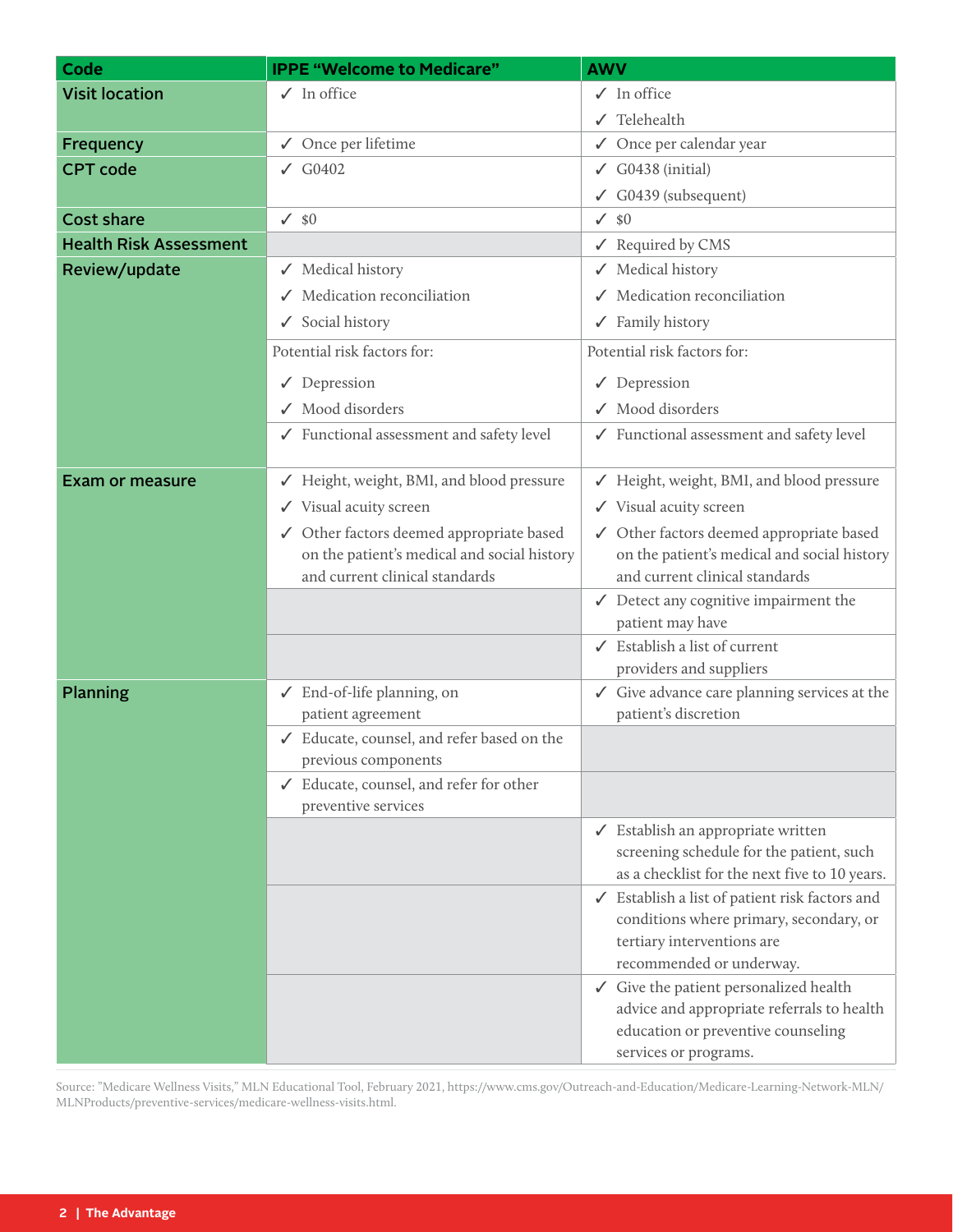<span id="page-2-0"></span>

### ePASS® SOAP note incentive

Our plan has collaborated with Inovalon<sup>®</sup> to provide clinical documentation services over a secure online portal called ePASS. We are incentivizing primary care providers (PCPs) who submit a completed SOAP note through ePASS after face-to-face or telehealth encounters with our members. ePASS will also assist PCPs with care coordination, risk adjustment, and quality of care gaps.

#### **Earning an incentive through the ePASS program**

PCPs can earn an incentive by completing an assessment for our members. Below you will find information to help you understand the requirements for completing a SOAP note, as well as the requirements which must be met to earn an ePASS incentive.

#### **General information**

- The eligible dates of service for this program are January 1, 2021, through December 31, 2021. Submissions must be received by December 31, 2021.
- Our members must be enrolled at the time of the encounter for the PCPs to be considered eligible for an incentive payment.
- All SOAP notes must be submitted electronically using ePASS.
- If you have not previously registered for ePASS, you can obtain a provider toolkit and a registration code from Inovalon by calling **1-877-448-8125**.

#### **Incentive opportunity**

- **• The potential earning per tax ID number per unique member in 2021 is \$175.**
- Earn \$175 when you submit an initial electronic SOAP note within 120 days of having a face-to-face or

telehealth encounter with any of our members between January 1, 2021, and December 31, 2021.

Inovalon, on behalf of our plan, will administer the incentive payments for completed assessments. Payment will be processed monthly for assessments completed in the previous calendar month.

To receive the incentive payment, Internal Revenue Service (IRS) guidelines require that we collect a W-9 from you. To easily manage this process, this information will be collected in a secure, web-based portal. To assist you with the incentive payment setup process, we have enclosed a Quick Start Guide with step-by-step instructions for completing the required steps in the secure online portal. We will also send details regarding this process to the email address you submitted when registering for your ePASS account.

#### **If W-9 paperwork is not submitted through the online portal, incentive payments will not be processed.**

Incentive payments are processed monthly for SOAP notes submitted in the prior month. Once registration is completed, you can expect to receive the incentive payment within three to five weeks of submitting the SOAP note in ePASS.

If you have questions about the registration process or have payment inquiries, please contact Inovalon Incentive Support toll free at **1-844-823-9408**, Monday through Friday, 8 a.m. to 5 p.m. ET (excluding holidays).

For questions or assistance regarding ePASS, please call **1-877-448-8125** to speak with an Inovalon associate. You may also send ePASS-related questions to AmeriHealth Caritas VIP Care at **acvipc.pa@amerihealthcaritas.com.**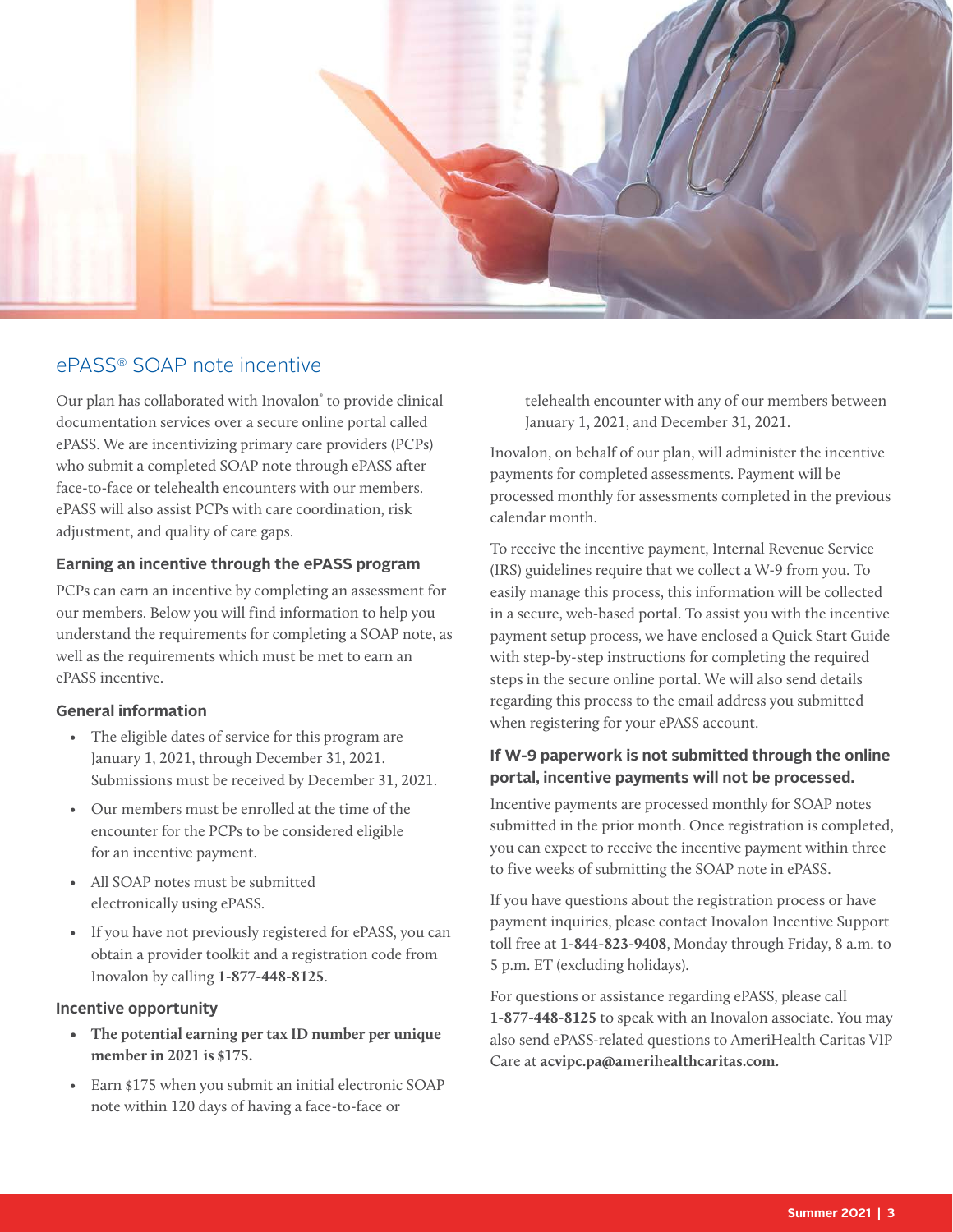## <span id="page-3-0"></span>What is the Health Outcomes Survey?

The **Health Outcomes Survey (HOS)** assesses the ability of a Medicare Advantage (MA) organization to maintain or improve the physical and mental health of its members over time. A random sample of health plan members is selected from eligible MA plans to participate in the HOS program each year. Two years later, the baseline respondents are surveyed again, so those surveyed in 2021 will be surveyed again in 2023. Surveys are first distributed by mail from late July through November and concluded with telephone-assisted surveys for participants who have not responded.

The survey focuses on maintaining or improving the overall health of our members. Many of the questions relate to how the member feels physically and emotionally and how those feelings impact their daily activities. Physical health is inextricably linked to mental health, and physical illness may cause psychiatric symptoms. At the very least, physical illness is likely to exacerbate psychiatric symptoms, such as anxiety and depression, in patients with mental health problems. Therefore, assessment and management of physical health in this population are essential.<sup>1</sup> When assessing patients, please assess their mental health status and how this may be impacting their activity levels.

Several of the questions on the survey directly ask about conversations beneficiaries have had with their doctors — for example, conversations related to urinary incontinence and physical activity.

**Urinary incontinence (UI)** — One area of inquiry on the HOS survey is urinary incontinence (UI), which can be associated with decreased quality of life. UI affects up to 30% of elderly people; and 85% of long-term care facility residents will suffer with UI.2 However, the true incidence of this disorder may be underestimated due to the social stigma of UI or the assumption that UI is a normal part of aging. On the HOS survey, beneficiaries are asked the following questions about UI:

- 1. Many people experience leakage of urine, also called urinary incontinence. In the past six months, have you experienced leaking of urine?
- 2. During the past six months, how much did leaking of urine make you change your daily activities or interfere with your sleep?
- **3. Have you ever talked with a doctor, nurse, or other health care provider about leaking of urine?**
- **4. There are many ways to control or manage the leaking of urine, including bladder training exercises, medication, and surgery. Have you ever talked with a doctor, nurse, or other health care provider about any of these approaches?**

As you can see, questions 3 and 4 ask about conversations beneficiaries have had with their providers. Because UI is often a sensitive and embarrassing topic for many patients, they may not initiate the discussion if they are experiencing issues with UI.

Therefore, we are looking to our providers to start these conversations with our members, which in turn may help them feel more comfortable discussing these issues. Simply ask them, "Have you ever leaked urine?" This simple question may be all it takes to reduce their risk of getting UI, suffering from depression, or being institutionalized, and may just result in their having an overall better quality of life.



**Physical activity** — Another area of focus of the HOS survey is physical activity. Physical activity has been shown to improve quality of life regardless of age, chronic disease, or disability. It can prevent many of the health problems that seem to come with age, such as heart disease, stroke, type 2 diabetes, depression, and some cancers. It also helps muscles grow stronger to allow individuals to keep doing day-to-day activities without becoming dependent on others.3 On the HOS survey, beneficiaries are asked the following questions about physical activity:

- **1. In the past 12 months, did you talk with a doctor or other health provider about your level of exercise or physical activity?**
- **2. In the past 12 months, did a doctor or other health provider advise you to start, increase, or maintain your level of exercise or physical activity?**

As you can see, the questions ask about conversations beneficiaries have had with their providers regarding physical activity, **with one specifically asking if they have received any advice from their providers.** You can help your patients answer yes to these question by doing the following:4

**• Assess** — Inquire about their level of exercise or physical activity and determine what level of physical activity is safe and appropriate.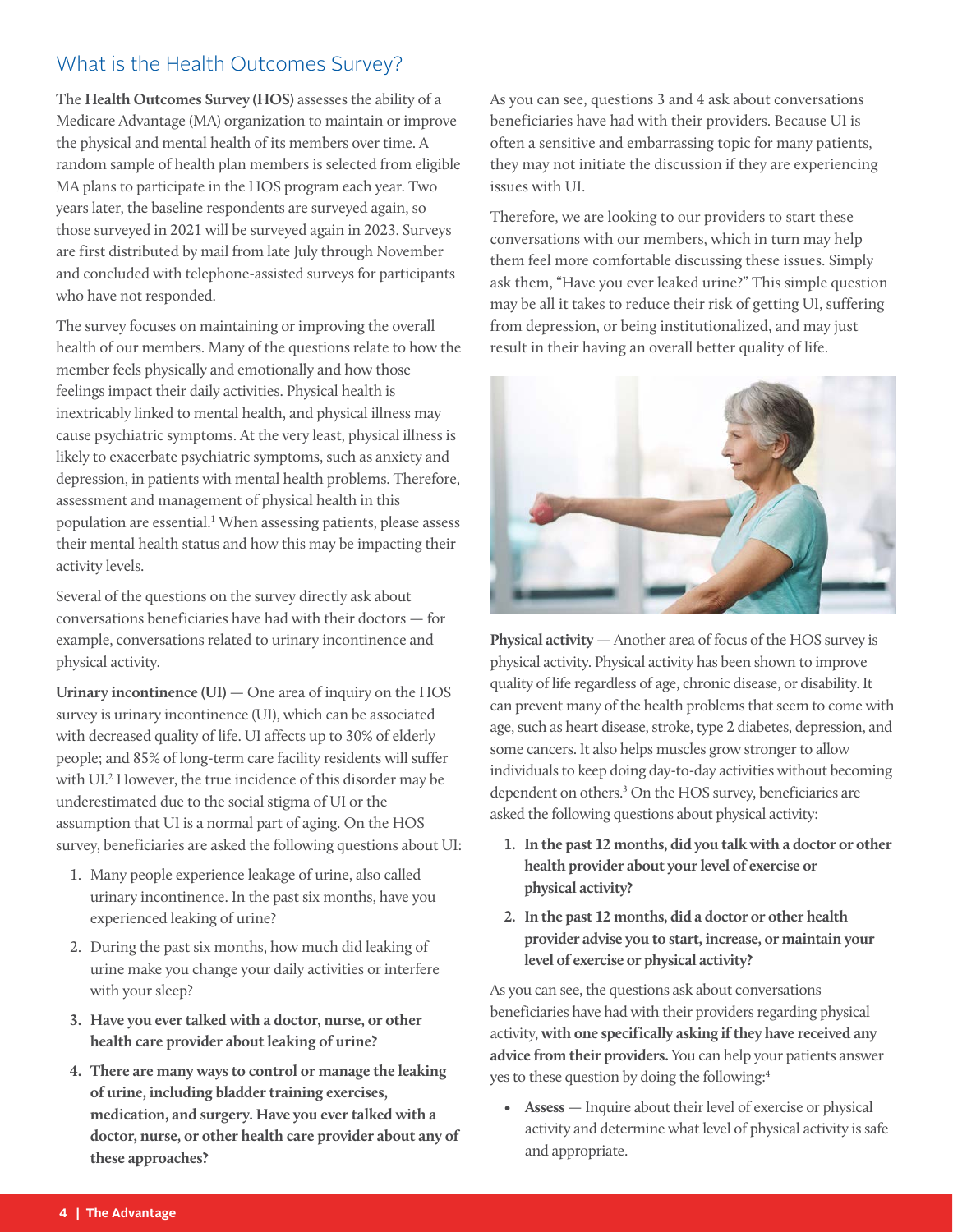- **• Advise** Recommend they should aim to do at least 150 minutes of moderate-intensity physical activity a week, based on their ability. Chair-based exercises may be advisable for frail older people, for example.
- **• Agree** Initiate the decision-making process and reinforce the value of starting, increasing, or maintaining physical activity by setting reasonable expectations and goals.
- **• Assist** Provide the patient with a written prescription, printed support materials, self-monitoring tools (pedometer, calendar), or internet resources.

**• Arrange** — Schedule a follow-up visit, provide telephone or email reminders, or refer the patient for additional assistance.

We recommend you be very specific by providing patients an exercise recommendation, directing them to find something they will find fun, and following up with their progress at every visit. Remember to include exercise counseling on your claim if you do counseling on physical activity during a patient visit.

**More details about HOS measures can be found at www.hosonline.org.**

#### Sources:

1 David P.J. Osborn, "The Poor Physical Health of People with Mental Illness," West J Med, Vol. 175, No. 5, 2001, pp. 329 – 332, https://www.ncbi.nlm.nih.gov/ pmc/articles/PMC1071612/.

2 George A. Demaagd, Timothy C. Davenport, "Management of Urinary Incontinence" P & T: A Peer-reviewed Journal for Formulary Management, Vol. 37, No. 6, pp. 345 – 361H, https://www.ncbi.nlm.nih.gov/pmc/articles/PMC3411204/.

3 "Physical Activity," Centers for Disease Control and Prevention, September 28, 2017, https://www.cdc.gov/physicalactivity/index.html.

4 Rebecca A. Meriwether, et al, "Physical Activity Counseling," Am Fam Physician, 15:77(8), 2008, pp. 1129 – 1136, https://www.aafp.org/ afp/2008/0415/p1129.html.

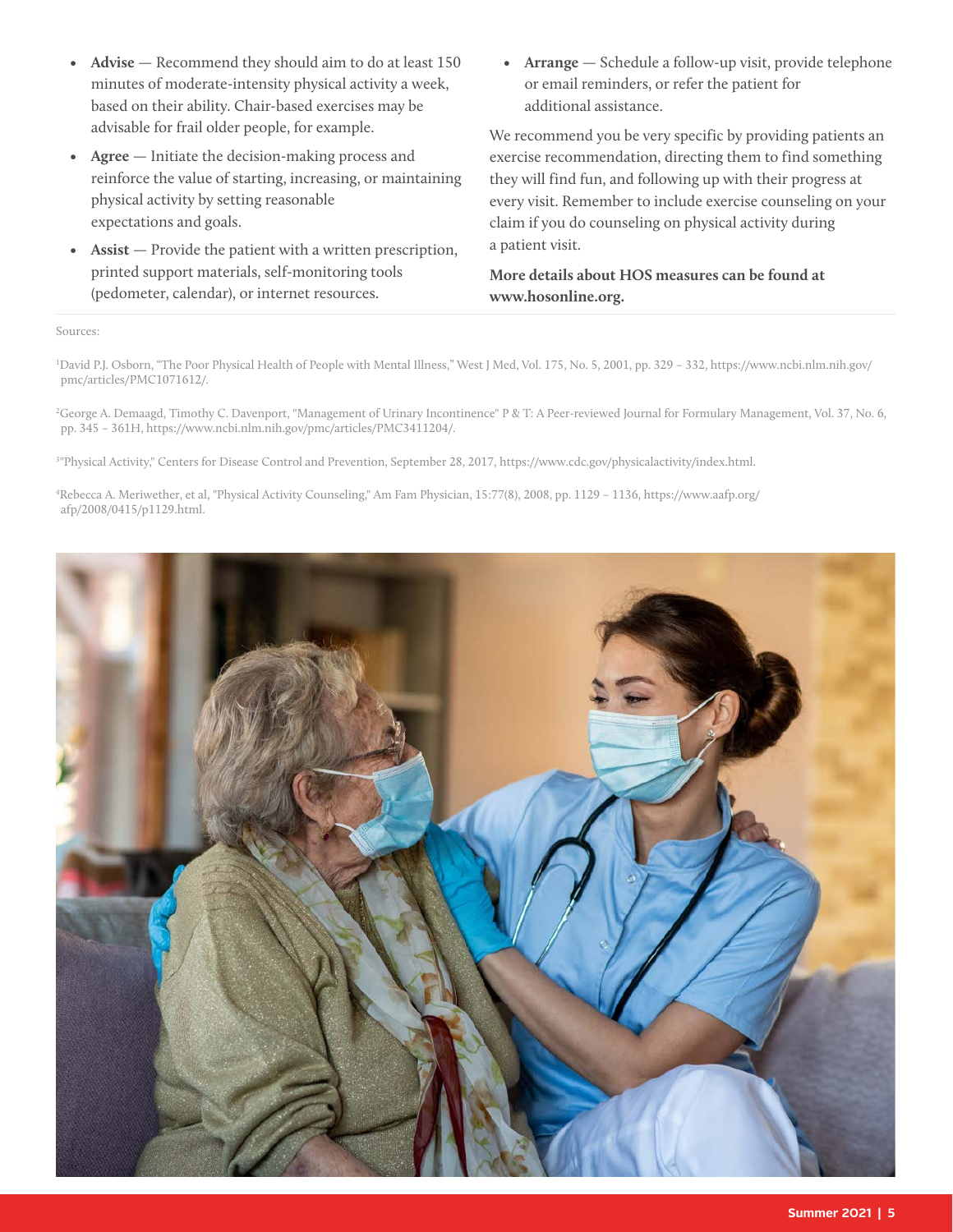## <span id="page-5-0"></span>Medicare star rating — medication adherence measures

Star ratings were created by the Centers for Medicare & Medicaid Services (CMS) to provide quality and performance information to help Medicare beneficiaries choose a plan. Star ratings range from 1 to 5 (lowest to highest) and reflect the experiences of members regarding the health and drug services they've received. They apply to both Medicare Part C (medical plan) and Part D (pharmacy plan).

Why medication adherence matters as related to star ratings:<sup>1</sup>

- Medication adherence is 33% of the total score for Part D star ratings and is measured for adherence to diabetic medications (excluding insulin), angiotensin-converting enzyme (ACE) inhibitors and angiotensin receptor blockers (ARBs), and statin medications.
- Poor patient adherence to medications for chronic conditions often leads to worse clinical outcomes, more readmissions, and a lower quality of life.
- Patient satisfaction relating to the physician-patient relationship also directly influences and improves medication adherence.

The star rating medication adherence measures are comprised of the following:

- **1. Diabetes Medication**  Percentage of plan members with a prescription for diabetes medication who fill their prescription often enough to cover 80% or more of the time they are supposed to be taking the medication during the measurement year.
- **2. Hypertension (RAS antagonists)**  Percentage of plan members with a prescription for a blood pressure medication who fill their prescription often enough to cover 80% or more of the time they are supposed to be taking the medication during the measurement year.
- **3. Cholesterol (statins)** Percentage of plan members with a prescription for a cholesterol medication (a statin drug) who fill their prescription often enough to cover 80% or more of the time they are supposed to be taking the medication during the measurement year.
- **4. Statin Use in Persons with Diabetes (SUPD)**  Percentage of plan members who have a prescription for at least two diabetes medication fills and who received a statin medication fill during the measurement year.

## **Medication adherence spotlight**

## Did you know? Cholesterol-lowering medications

#### **Lifesaving**

- Decreased risk of heart attack (54%) and stroke (48%) in thousands of people every year.
- Risk of a second cardiovascular event reduced by almost 50%.

#### **Safe**

- Only one person in 10,000 or more develop severe pain and muscle damage.
- Risk for liver damage or diabetes is rare.

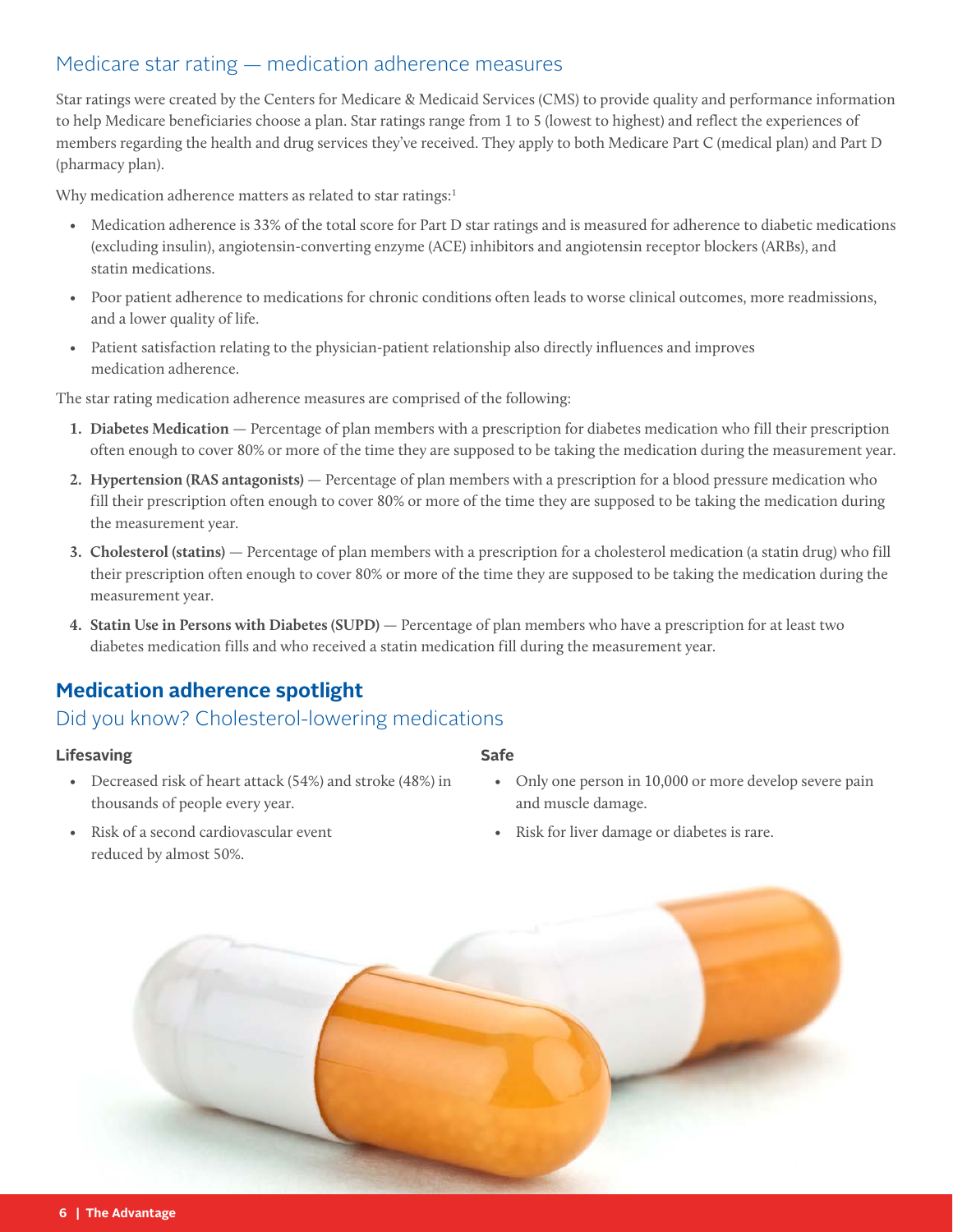## **Cholesterol medications on VIP formulary — all Tier 1 except for Repatha® PCSK9**

| <b>Statins</b>                      | <b>Cholesterol</b><br>absorption<br><b>inhibitors</b>                        | <b>Fibrates</b>                                          | <b>Bile acid</b><br>sequestrants                 | <b>Nicotinic</b><br>acid agents            | <b>PCSK9 inhibitors</b><br>(requires prior<br>authorization<br>from cardiology/<br>lipid specialist) |
|-------------------------------------|------------------------------------------------------------------------------|----------------------------------------------------------|--------------------------------------------------|--------------------------------------------|------------------------------------------------------------------------------------------------------|
| Atorvastatin<br>10, 20, 40, 80 mg   | Ezetimibe<br>$10 \text{ mg}$                                                 | Fenofibrate<br>tablets<br>54,160 mg                      | Cholestyramine<br>powder or<br>packet<br>4 grams | Niacin<br>tablets ER<br>500, 750, 1,000 mg | Repatha<br>sub-cu pen<br>$140$ mg/ml                                                                 |
| Pravastatin<br>10, 20, 40, 80 mg    | Ezetimibe<br>simvastatin<br>$10 - 10, 10$<br>$-20, 10 - 40,$<br>$10 - 80$ mg | Gemfibrozil<br>600 mg                                    | Colestipol<br>tablet or packet<br>1 or 5 grams   |                                            | Repatha<br>syringe<br>$140$ mg/ml                                                                    |
| Rosuvastatin<br>5, 10, 20, 40 mg    |                                                                              | Fenofibrate<br>micronized<br>capsules<br>48, 145, 160 mg | Omega-3<br>1 gram                                |                                            |                                                                                                      |
| Simvastatin<br>5, 10, 20, 40, 80 mg |                                                                              |                                                          |                                                  |                                            |                                                                                                      |
| Lovastatin<br>10, 20, 40 mg         |                                                                              |                                                          |                                                  |                                            |                                                                                                      |

#### **Who should be on cholesterol-lowering medications?**

- People with atherosclerotic cardiovascular (ASCVD) disease.
- People with a history of:
	- Angina.
	- Cerebrovascular accident (CVA).
	- Myocardial infarction (MI).
	- Peripheral vascular disease (PVD).
- People with high elevations (> 190) of LDL cholesterol.
- People ages 40 75 with diabetes.
- People ages 40 75 with 10-year risk for an ASCVD event > 7.5% (use ASCVD estimator app).

#### **Is your patient "statin-intolerant"?**

- Thirty percent of patients complain of muscle aches, pain, stiffness, or weakness.
- Seventy percent of "statin-intolerant" patients can take

statins; it may take patience and persistence.

• Increased risk of diabetes is rare; rhabdomyolysis is even rarer.

#### **Steps for addressing statin intolerance**

- Do full assessment of muscle symptoms, such as physical activity, hypothyroidism, vitamin D deficiency, steroid myopathy, and arthritis.
- Check renal and hepatic function, creatine kinase, and urine for myoglobin if you suspect rhabdomyolysis.
- Review medications; avoid fibrates and macrolides, and discuss steroids and bisphosphonates.
- Consider a statin "holiday" of two to four weeks; if symptoms persist, you can rule out statin intolerance.
- Consider restarting a lower dosage or a different statin.
- Consider a statin that has fewer side effects, such as rosuvastatin, pravastatin, or fluvastatin.
- Consider trying alternate day or twice-weekly statin.

1 "Medicare Medication Adherence and Star Ratings Importance," Louisiana Healthcare Connections, May 27, 2020, https://www.louisianahealthconnect.com/ newsroom/medicare--medication-adherence-and-stars-ratings-.html.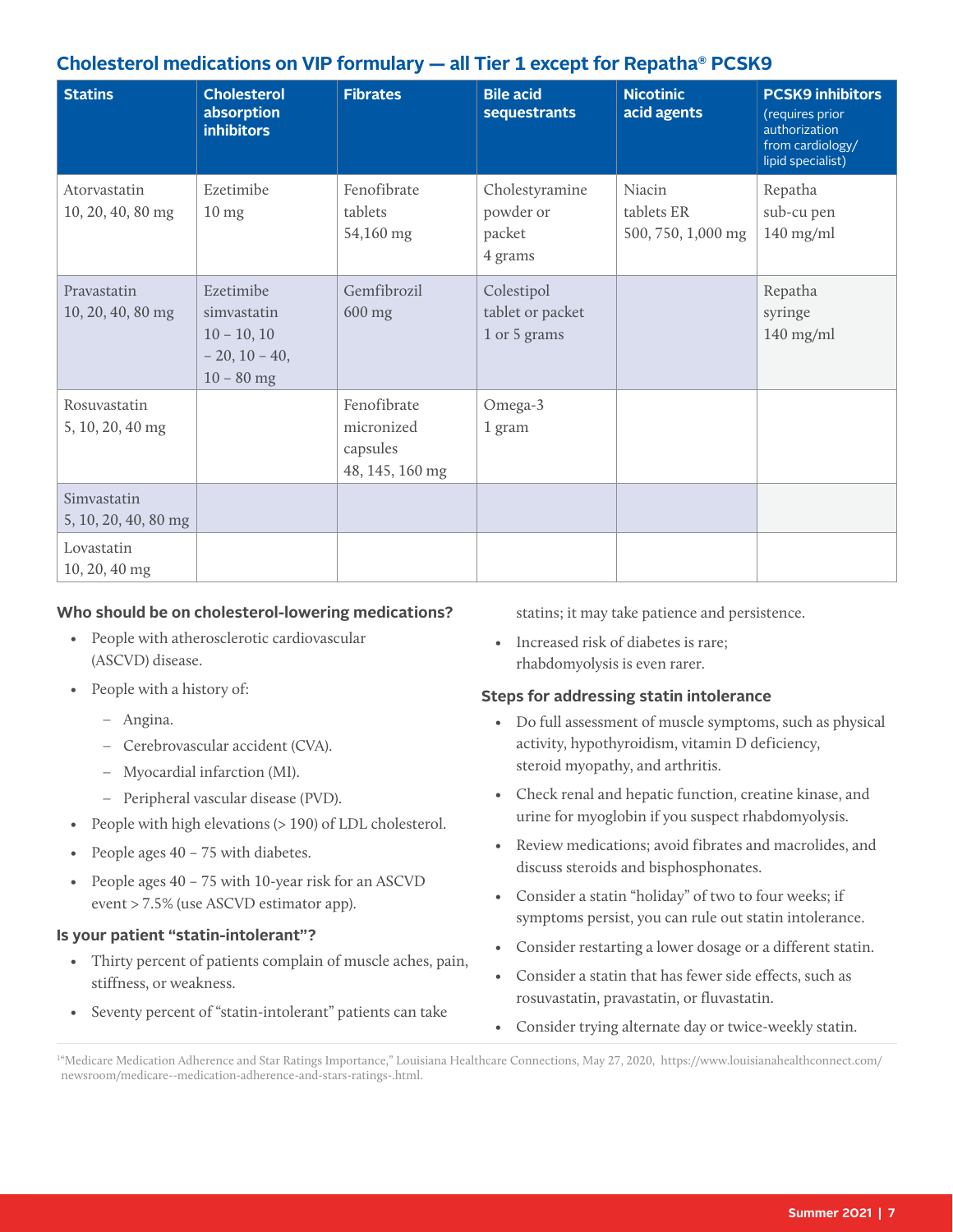## <span id="page-7-0"></span>Care for Older Adults measures

Care for Older Adults (COA) includes a group of assessments intended to serve as additional preventive screenings for adults age 66 and older. Our plan tracks these services as part of our ongoing Healthcare Effectiveness Data and Information Set (HEDIS<sup>®</sup>) Quality Improvement Program:

- ✓ Advance care planning.
- ✓ Pain assessment.
- ✓ Functional assessment.
- ✓ Medication review/list.

Our plan can assist providers in completing these assessments.

These assessments are documented on a COA form and faxed to the primary care provider (PCP) office. The form must be filed in the member records to satisfy the HEDIS requirement.

Providers may also satisfy the COA requirement by completing the assessments and submitting a claim with the appropriate codes. Submitting appropriate codes (CPT/CPT Category II/HCPCS/ICD-10-CM) after the assessments are completed helps inform us that you have completed the assessments and may decrease the need for us to request medical records to review for this information.

| Code       | <b>Type</b>          | <b>Measure</b>                      | <b>Description</b>                                                                                                                                                                                                                                                                                                      |
|------------|----------------------|-------------------------------------|-------------------------------------------------------------------------------------------------------------------------------------------------------------------------------------------------------------------------------------------------------------------------------------------------------------------------|
| 99483      | <b>CPT</b>           | <b>Advance Care Directive</b>       | Cognitive impairment assessment and care planning.                                                                                                                                                                                                                                                                      |
| 99497      | <b>CPT</b>           | <b>Advance Care Directive</b>       | Advance care planning, including the explanation and discussion of<br>advance directives such as standard forms (with completion of such<br>forms) when performed by the physician or other qualified health care<br>professional; first 30 minutes, face-to-face with patients, family<br>member(s), and/or surrogate. |
| 1123F      | CPT II               | <b>Advance Care Directive</b>       | Advance care planning discussed and documented. Advance care plan or<br>surrogate decision-maker documented in the medical record.                                                                                                                                                                                      |
| 1124F      | CPT II               | <b>Advance Care Directive</b>       | Advance care planning discussed and documented in the medical record.<br>Patient did not wish or was not able to name a surrogate decision-maker<br>or provide an advance care plan.                                                                                                                                    |
| 1157F      | CPT II               | <b>Advance Care Directive</b>       | Advance care plan or similar legal document present in the<br>medical record.                                                                                                                                                                                                                                           |
| 1158F      | CPT II               | <b>Advance Care Directive</b>       | Advance care planning discussion documented in the medical record.                                                                                                                                                                                                                                                      |
| S0257      | <b>HCPCS</b>         | <b>Advance Care Directive</b>       | Counseling and discussion regarding advance directives or end-of-life<br>care planning and decisions, with patient and/or surrogate.                                                                                                                                                                                    |
| <b>Z66</b> | ICD-10-<br><b>CM</b> | <b>Advance Care Directive</b>       | Do not resuscitate.                                                                                                                                                                                                                                                                                                     |
| 90863      | CPT                  | <b>Medication Review</b>            | Pharmacologic management, including prescription and review of<br>medication, when performed with psychotherapy services.                                                                                                                                                                                               |
| 99483      | <b>CPT</b>           | <b>Medication Review</b>            | Cognitive impairment assessment and care planning.                                                                                                                                                                                                                                                                      |
| 99605      | <b>CPT</b>           | <b>Medication Review</b>            | Medication therapy management services.                                                                                                                                                                                                                                                                                 |
| 99606      | <b>CPT</b>           | <b>Medication Review</b>            | Medication therapy management services.                                                                                                                                                                                                                                                                                 |
| 1160F      | CPT II               | <b>Medication Review</b>            | Review of all medications by a prescribing practitioner or clinical<br>pharmacist and documented in the medical record.                                                                                                                                                                                                 |
| 99483      | <b>CPT</b>           | <b>Functional Status Assessment</b> | Cognitive impairment assessment and care planning.                                                                                                                                                                                                                                                                      |
| 1170F      | CPT II               | <b>Functional Status Assessment</b> | Functional status assessed.                                                                                                                                                                                                                                                                                             |
| G0438      | <b>HCPCS</b>         | <b>Functional Status Assessment</b> | Annual wellness visit, includes a personalized prevention plan of service<br>(PPS), initial visit.                                                                                                                                                                                                                      |
| G0439      | <b>HCPCS</b>         | <b>Functional Status Assessment</b> | Annual wellness visit, includes a personalized prevention plan of service<br>(PPS), subsequent visit.                                                                                                                                                                                                                   |
| 1125F      | CPT II               | Pain Assessment                     | Pain severity quantified; pain present.                                                                                                                                                                                                                                                                                 |
| 1126F      | CPT II               | Pain Assessment                     | Pain severity quantified; NO pain present.                                                                                                                                                                                                                                                                              |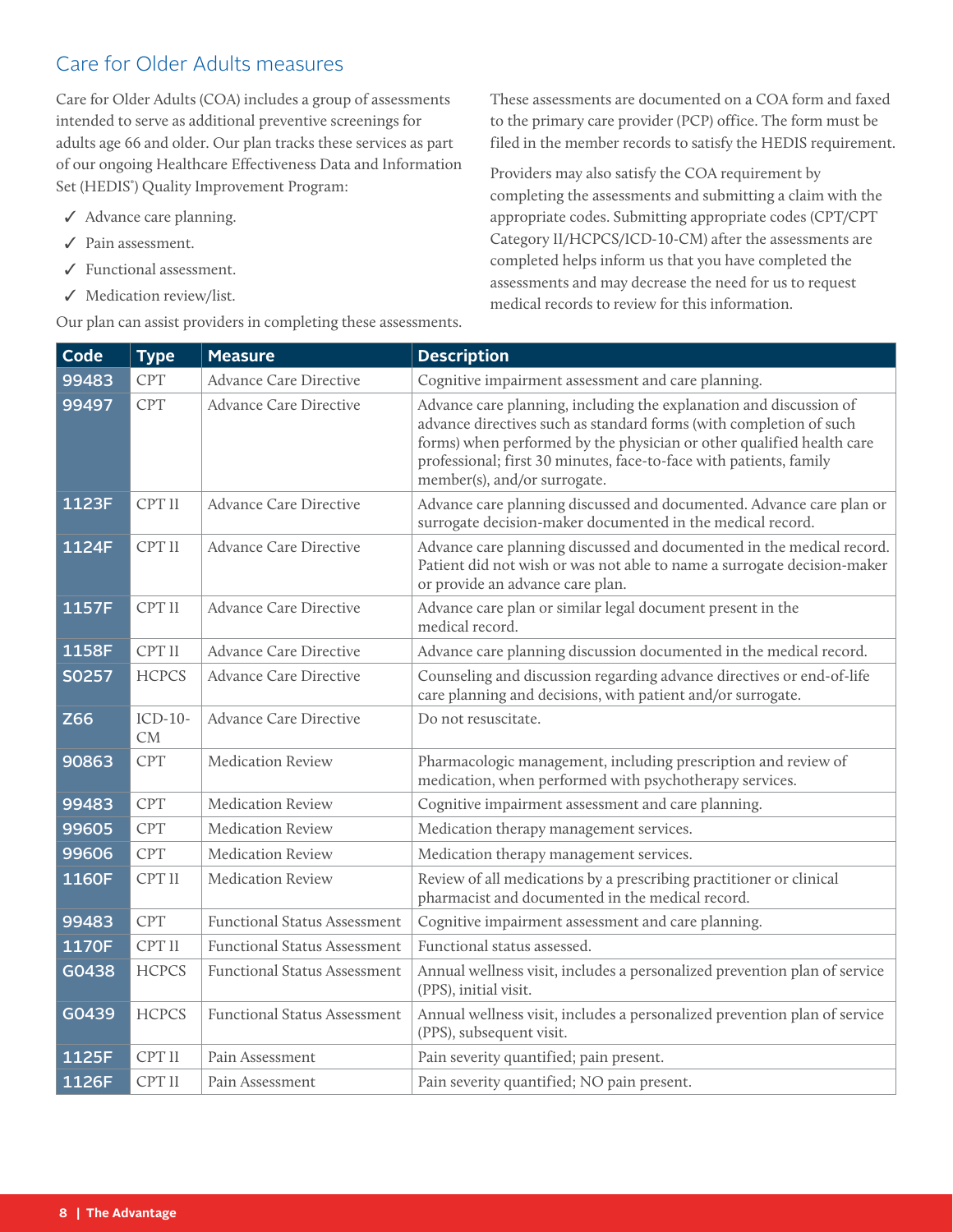<span id="page-8-0"></span>

## **Telehealth**

#### **Why telehealth?**

When your patients, our members, get sick or even need a routine checkup, your office is likely the first place they call. But various circumstances may not allow for the most timely in-person care. While telehealth technology and its use are not new, our plan has supported the transition to telehealth services during the COVID-19 pandemic to increase access to PCPs and specialists, including behavioral health providers, to help preserve the patient-provider relationship when inperson visits are not possible.

Beginning in March 2020, AmeriHealth Caritas VIP Care expanded its coverage of telehealth, in response to new CMS guidance, to include coverage in all areas (not just rural) and in all settings, to allow the use of popular video chat applications, and to increase the allowed services. In accordance with CMS billing guidance (MLN Connects, April 3, 2020), when billing professional claims for all telehealth services with dates of service on or after March 1, 2020, and for the duration of the public health emergency (PHE), providers can bill with:

- Place of service (POS) equal to what it would have been had the service been furnished in person.
- Modifier 95, indicating that the service rendered was actually performed via telehealth.

There are also options for virtual check-ins and e-services.

#### **Another option**

Telehealth through MDLIVE is one more option to help your patients receive timely access to care. MDLIVE is an additional benefit to our members which offers them access to immediate online doctor visits 24 hours a day, seven days a

week, in the event their regular provider is unavailable. A telehealth visit enables quick access for low-acuity patients who have transportation or mobility barriers to receiving in-person care.

Patients with urgent medical concerns are encouraged to visit urgent care or the ER; but telehealth may help patients receive appropriate care and avoid unnecessary visits to urgent care or the ER.

#### **What about continuity of care?**

MDLIVE is committed to helping ensure that patients follow up with their existing PCPs for continuity of care. With patient consent, the PCP will receive access to patient visit information.

#### **Why MDLIVE?**

Telehealth visits through MDLIVE offer:

- Privacy and protection via MDLIVE's secure platform.
- Flexibility to use secure video or telephone options.
- E-prescription capabilities.

#### **How can my patients access MDLIVE?**

Patients may go to **www.mdlive.com** to get started. Registration takes only a few minutes. MDLIVE also offers patients a no-cost app via the Apple App Store® and Google Play<sup>TM</sup> store for Android. Note, the app is no-cost, but standard data and messaging fees may apply.

#### **Is MDLIVE looking for providers to deliver telehealth services?**

Yes. If you are interested in becoming a telehealth provider through MDLIVE, please visit **www.mdlive.com/provider**.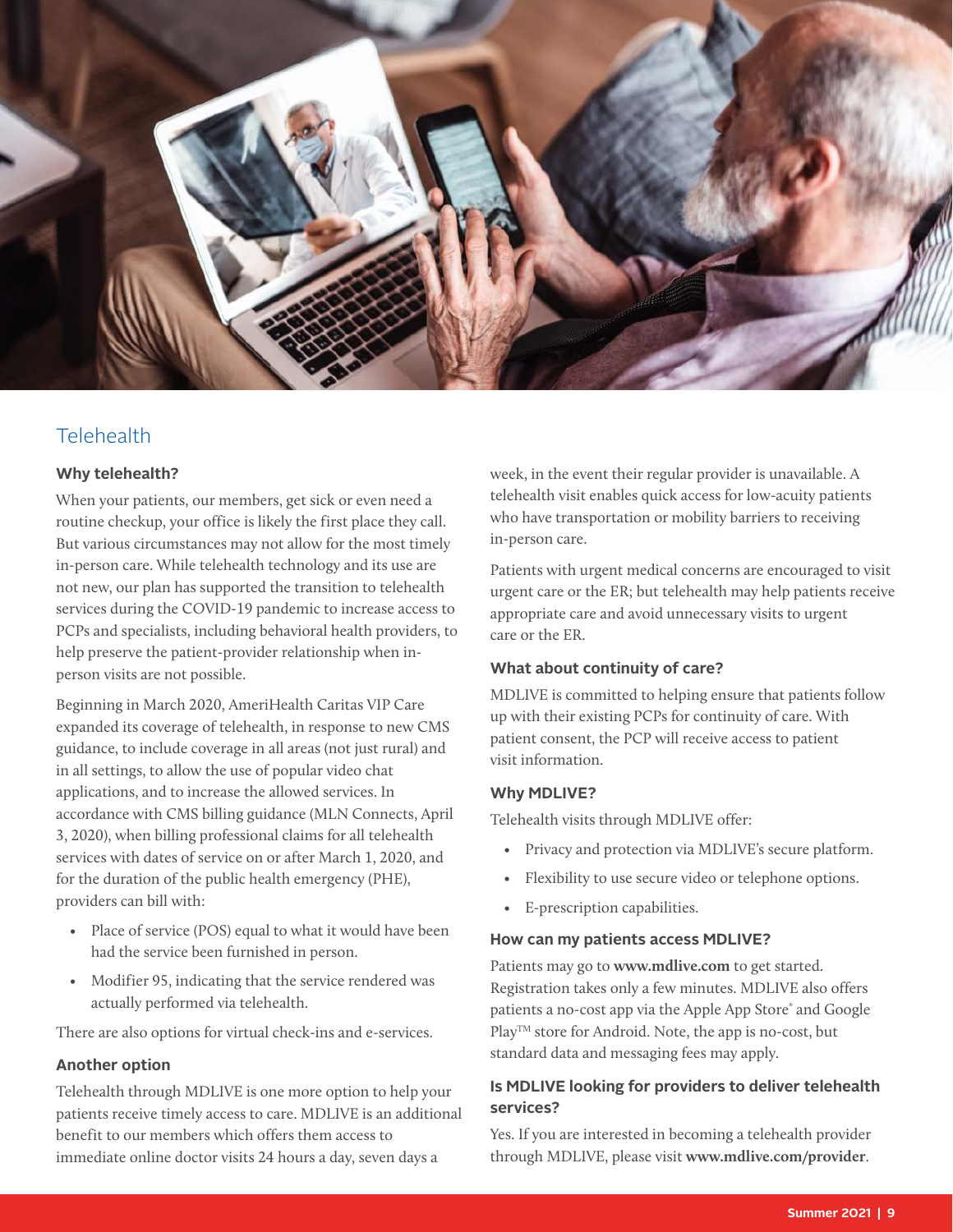## <span id="page-9-0"></span>Let's work together to prevent hospital readmissions through appropriate follow-up care

#### **Defining a hospital readmission**

For Medicare, a hospital readmission occurs when a patient is admitted to a hospital within a 30-day time period after being discharged from an earlier (initial) hospitalization. This includes hospital readmissions to any hospital, not just the hospital at which the patient was originally hospitalized. Medicare uses an "all-cause" definition of readmission, meaning that hospital stays within 30 days of a discharge from an initial hospitalization are considered readmissions, regardless of the reason for the readmission.

#### **Penalty highlights for 20211**

- CMS has penalized 2,545 out of 3,080 hospitals evaluated (83%).
- CMS will cut payments to the penalized hospitals by as much as 3% for each Medicare case during fiscal year 2021, which runs October 1, 2020, through September 30, 2021.
- Thirty-nine hospitals were hit with the maximum penalty for fiscal year 2021, down from 56 hospitals in fiscal year 2020.
- The average penalty will be a 0.69% payment cut for each Medicare patient.
- Of the 3,080 hospitals evaluated, 613 will receive a penalty of 1% or more.

#### **What can providers do to help minimize readmissions?**

For Medicare patients, hospitalizations can be stressful; even more so are subsequent readmissions. Hospitals and physicians can engage in several activities to lower their rate of readmissions:

- Clarifying patient discharge instructions.
- Coordinating with specialty care providers and the patient's PCP for follow-up care.
- Providing transitional care management (TCM) with medication reconciliation post-discharge (MRP) services, as appropriate.
- Utilizing telehealth for follow-up care, as not all follow-up requires an in-person visit.
- Providing essential patient education, as low health literacy is a factor in poor follow-up.

#### **How can we help you to minimize this risk while improving care for our members?**

Our Care Management team can support you in the following ways:

- Work with your case management team to coordinate the member's discharge.
- Provide medication reconciliation post-discharge in the member's home.
- Ensure home-based services are in place, such as durable medical equipment, home health, and therapies.
- Help facilitate members following up with the appropriate specialist or PCP by scheduling an appointment prior to discharge with the appropriate provider within seven days.
- Help the member overcome any barriers, which may prevent them from attending follow-up care, such as arranging transportation.
- Update the member's individualized care plan to address barriers to recovery, provide education needed to manage health, and help prevent readmissions.

1 Ayla Ellison, "CMA fines 2,545 hospitals for high readmissions: 5 things to know," Becker's Hospital CFO Report, November 2, 2020, https://www. beckershospitalreview.com/finance/cms-fines-2-545-hospitals-for-highreadmissions-5-things-to-know.html.

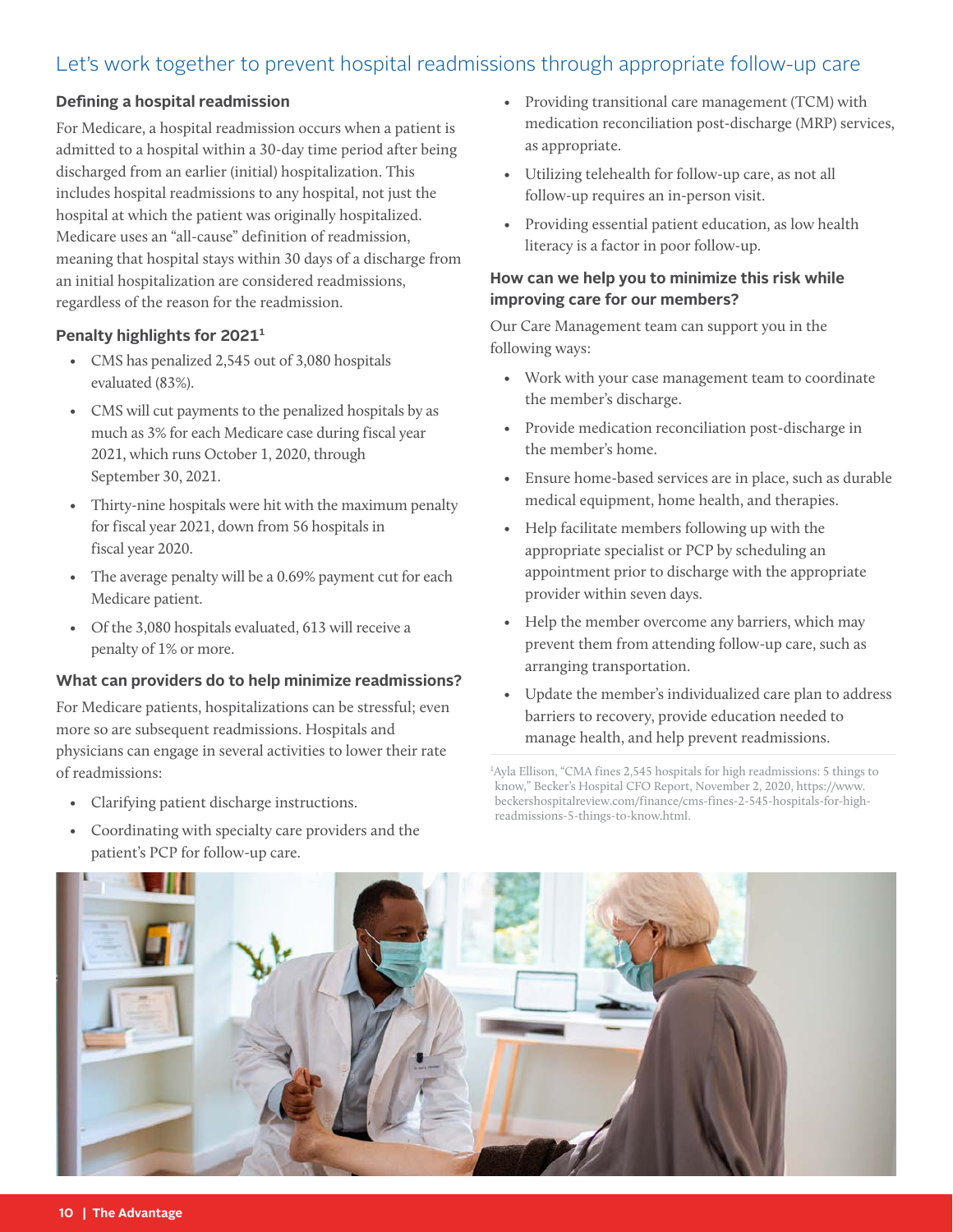## <span id="page-10-0"></span>Addressing depression and anxiety during COVID-19 for patients and providers

The pandemic has increased mental health risks caused by job loss and risk of job loss; isolation and social distancing; juggling children and work; not having proper supplies; fear of getting sick; and managing expanded workloads. We even know that 54% of Americans fear they may lose their jobs due to the coronavirus outbreak and another 50% of workers say they are fearful of returning to work due to health concerns. Besides the risks, there are psychological effects of social isolation stemming from social distancing measures, such as acute stress disorder, symptoms of post-traumatic stress disorder, depression, anger and confusion, irritability, insomnia, and suicidal ideation.<sup>1,2,3</sup>

#### **Social connection risk continuum4**

High social connection is associated with protection.

Low social connection is associated with risk.

#### **You and your staff are on the front line, and, considering the challenges, it is OK to not be OK.**

- Start the conversation
- Talk with someone you trust about how you are feeling.
- Understand that self-help and healthy coping strategies may not be enough.
- A longer delay in seeking the most appropriate treatment and support will lead to a more difficult recovery.
- Consider seeking appropriate professional help.
- Visit **www.howrightnow.org** for tips on how to begin the conversation.

#### **Strategies for employees and you5**

- Lead by example to reduce stigma; speak candidly about mental health.
- Connect employees to wellness and health programs, trainings, and seminars like those listed above.
- Make mental health self-assessment tools and materials available.
- Create designated office quiet zones and de-stressing areas.
- Require employees to go offline during lunch breaks.
- Upgrade work-from-home setups.

#### **Practice self-care6**

- Take breaks from news stories and social media.
- Make time for deep breathing, stretching, meditation, or another activity you enjoy.
- Try to eat healthy, well-balanced meals.
- Exercise regularly and get plenty of sleep.
- Avoid excessive alcohol consumption.
- Talk with people you trust about how you are feeling.

#### **How to help members:**

Refer a member to behavioral health services, as appropriate.

#### **Other resources for patients**

Visit **www.howrightnow.org**, created by the CDC Foundation. This website provides resources that support mental health during the pandemic and offers ideas for ways to cope with COVID-19-related stress. It also features an interactive tool to help users find resources that address their specific concerns and how to start the conversation about how they are feeling. Other resources on the site include fact sheets, articles, webinars, mobile apps, and crisis hotlines from a variety of reputable organizations such as the Centers for Disease Control and Prevention (CDC), the American Red Cross, the U.S. Department of Veterans Affairs, AARP, and the American Psychological Association.

<sup>1</sup>Holt-Lunstad The Potential Public Health Relevance of Social Isolation and Loneliness: Prevalence, Epidemiology, and Risk Factors. The Gerontological Society of America, 2018, pp. 127 – 130.

2 "COVID-19's Impact on Mental Health and Workplace Well-being," National Institute for Health Care Management Foundation, October 16, 2020. https://www.nihcm.org/categories/ covid-19-s-impact-on-mental-healthand-workplace-well-being.

- <sup>3"</sup>The Negative Psychological Effects of Quarantining & How to Mitigate Them," PsychU, May 4, 2020, https://www.psychu.org/the-negativepsychological-effects-of-quarantining-and-how-to-mitigate-them/.
- 4 Holt-Lunstad, "Spotlight on the Problem," National Institute for Health Care Management, October 15, 2018. https://nihcm.org/publications/ the-health-impact-of-loneliness-emerging-evidence-and-interventions.

5 "COVID-19's Impact on Mental Health and Workplace Well-being," National Institute for Health Care Management Foundation, October 16, 2020. https://www.nihcm.org/categories/covid-19-s-impact-on-mental-healthand-workplace-well-being.

6 "Coronavirus Disease 2019 Stress and Coping," Centers for Disease Control and Prevention, April 30, 2020, www.CDC.gov: https://www.cdc.gov/ coronavirus/2019-ncov/daily-life-coping/ managing-stress-anxiety.html.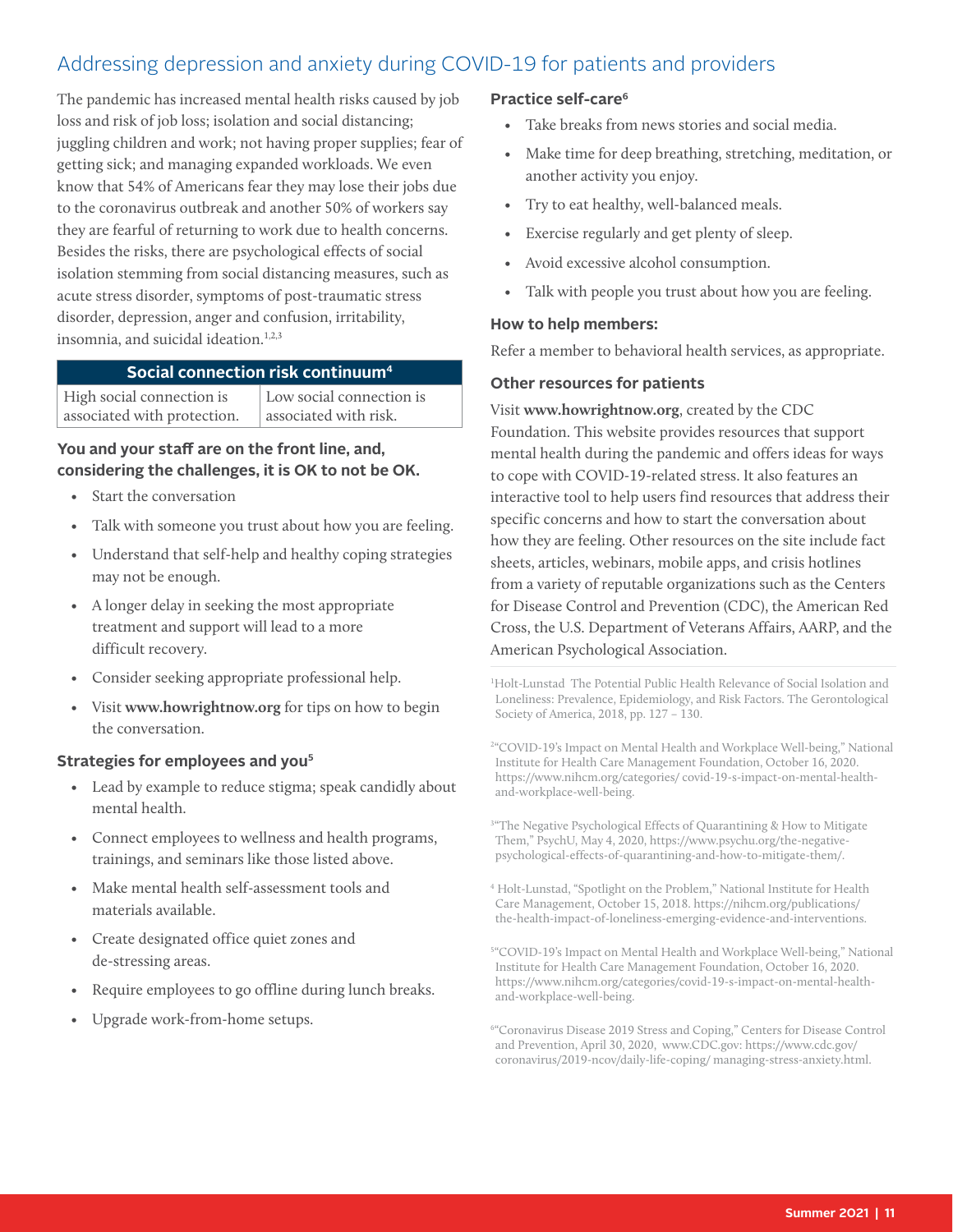## <span id="page-11-0"></span>June 15 — World Elder Abuse Awareness Day

The International Network for the Prevention of Elder Abuse and the World Health Organization at the United Nations (UN) observe World Elder Abuse Awareness Day (WEAAD) on June 15 every year. On that day, communities in the United States and all over the world sponsor events to highlight the growing tragic issue of elder abuse.

Every year an estimated 5 million, or one in 10, older Americans are victims of elder abuse, neglect, or exploitation. And that's only part of the picture: Experts believe that for every case of elder abuse or neglect reported, as many as 23.5 cases go unreported. Older adults are contributing members of American society, and their abuse or neglect diminishes all of us. America has confronted and addressed the issues of child abuse and domestic violence, but for too long we have ignored the issue of elder abuse.

Elder abuse can be physical, emotional, financial, and sexual. It also includes people who are neglected and those who neglect themselves (self-neglect). Elders who are abused are twice as likely to be hospitalized, four times as likely to go into nursing homes, and three times as likely to die. While most abusers are family members, trusted professionals and complete strangers may also target older adults. Abuse can happen in any setting: the older adult's own home, nursing homes, or assisted living facilities.

Alliances among local entities that have regular contact with older adults, such as aging services providers, health professionals, long-term care and nursing home staff, law enforcement officers, and others, can help improve the health, safety, and financial security of older adults. Consider starting an elder justice coalition or multidisciplinary team in your community as a way to observe World Elder Abuse Awareness Day. This type of multidisciplinary effort can contribute richly to your community efforts to prevent and intervene in cases of elder abuse for years to come. Contact the National Center on Elder Abuse for more information about starting or reinvigorating your own local elder justice community coalition, or visit **http://www.ncea.aoa.gov**.



#### **Red flags of elder abuse:**

Neglect:

- Lack of basic hygiene, adequate food, or clean and appropriate clothing.
- Lack of medical aids (glasses, walker, teeth, hearing aid, medications).
- Person with dementia left unsupervised.
- Person confined to bed is left without care.
- Home cluttered, filthy, in disrepair, or having fire and safety hazards.
- Home without adequate facilities (stove, refrigerator, heat, cooling, working plumbing, and electricity).
- Untreated bed sores (pressure ulcers).

Financial abuse/exploitation:

- Lack of amenities victim could afford.
- Vulnerable elder/adult "voluntarily" giving uncharacteristically excessive financial reimbursement/ gifts for needed care and companionship.
- Caregiver has control of elder's money but is failing to provide for elder's needs.
- Vulnerable elder/adult has signed property transfers (such as a power of attorney or new will) but is unable to comprehend the transaction or what it means.

Psychological/emotional abuse:

- Unexplained or uncharacteristic changes in behavior, such as withdrawal from normal activities or unexplained changes in alertness.
- Caregiver isolates elder (doesn't let anyone into the home or to speak to the elder).
- Caregiver is verbally aggressive or demeaning, controlling, overly concerned about spending money, or uncaring.

Physical/sexual abuse:

- Inadequately explained fractures, bruises, welts, cuts, sores, or burns.
- Unexplained sexually transmitted diseases.

Source: USC Center for Elder Justice, https://eldermistreatment.usc.edu/ weaad-home/about/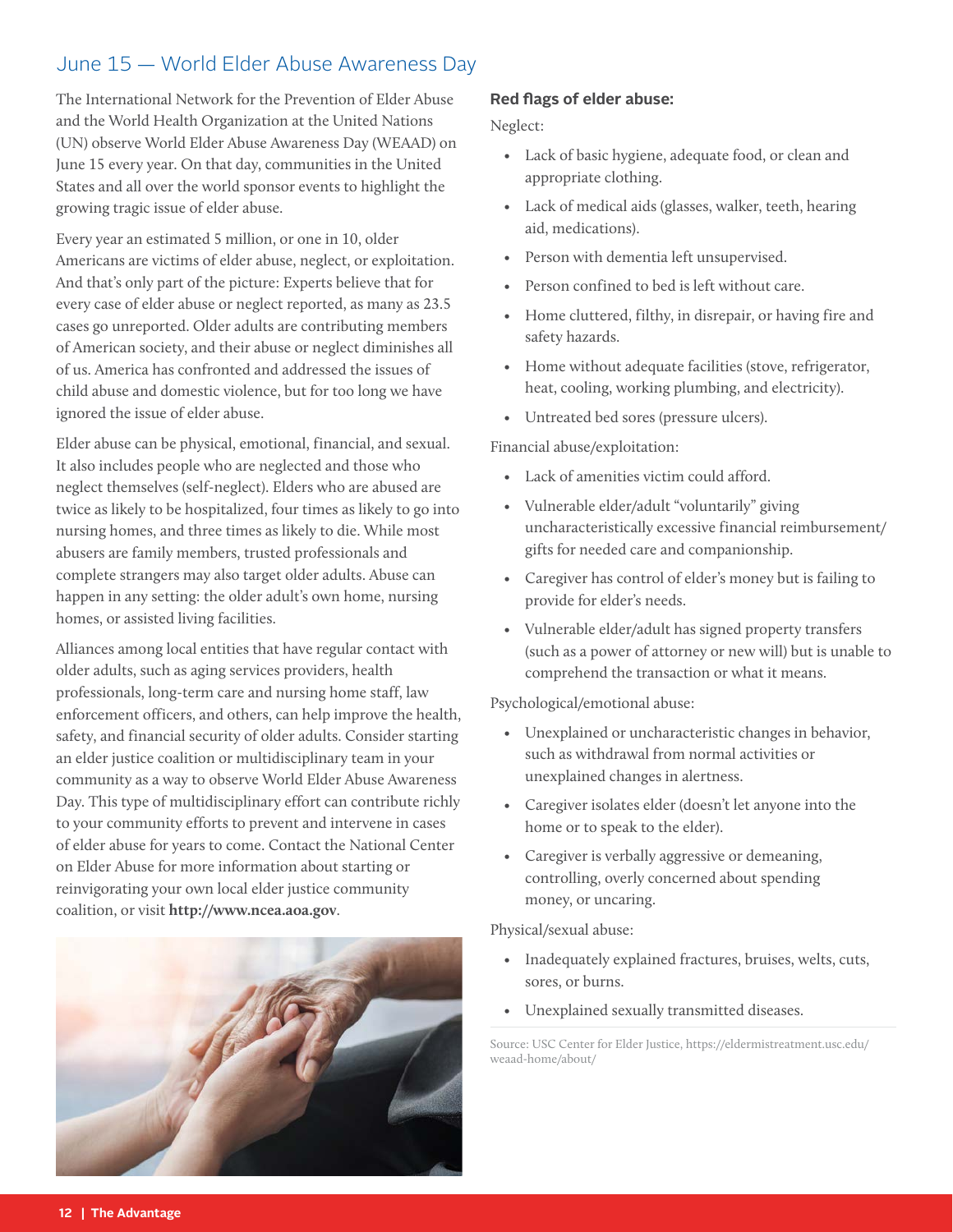## <span id="page-12-0"></span>Balance billing

Section 1902(n)(3)(B) of the Social Security Act, as modified by Section 4714 of the Balanced Budget Act of 1997, prohibits Medicare providers from balance billing qualified Medicare beneficiaries for Medicare cost-sharing. Under the requirements of the Social Security Act, all payments from our plan to participating plan providers must be accepted as payment in full for services rendered. Members may not be balance billed for medically necessary covered services under any circumstances. All providers are encouraged to use the claims inquiry processes to resolve any outstanding claims payment issues. Providers may reference CMS MLN Matters<sup>®</sup> number SE1128 for further details.

## Model of Care

AmeriHealth Caritas VIP Care's Model of Care is an integrated care management approach to health care delivery and coordination for dual eligible (Medicare and Medicaid) individuals. The Model of Care is a program that involves multiple disciplines coming together to provide input and expertise for a member's individualized plan of care. This plan is designed to maintain the member's health and encourage the member's involvement in their health care.

CMS requires providers who care for our beneficiaries to annually participate in and attest to completing our Model of Care training. This required training can be accessed in any of the following ways:

- In person from a training seminar or a Provider Network Management Account Executive.
- By accessing an online interactive Model of Care training or PDF module on our website, **www.amerihealthcaritasvipcare.com**, under the Provider Training and Education link.
- By reviewing printed or faxed Model of Care materials.

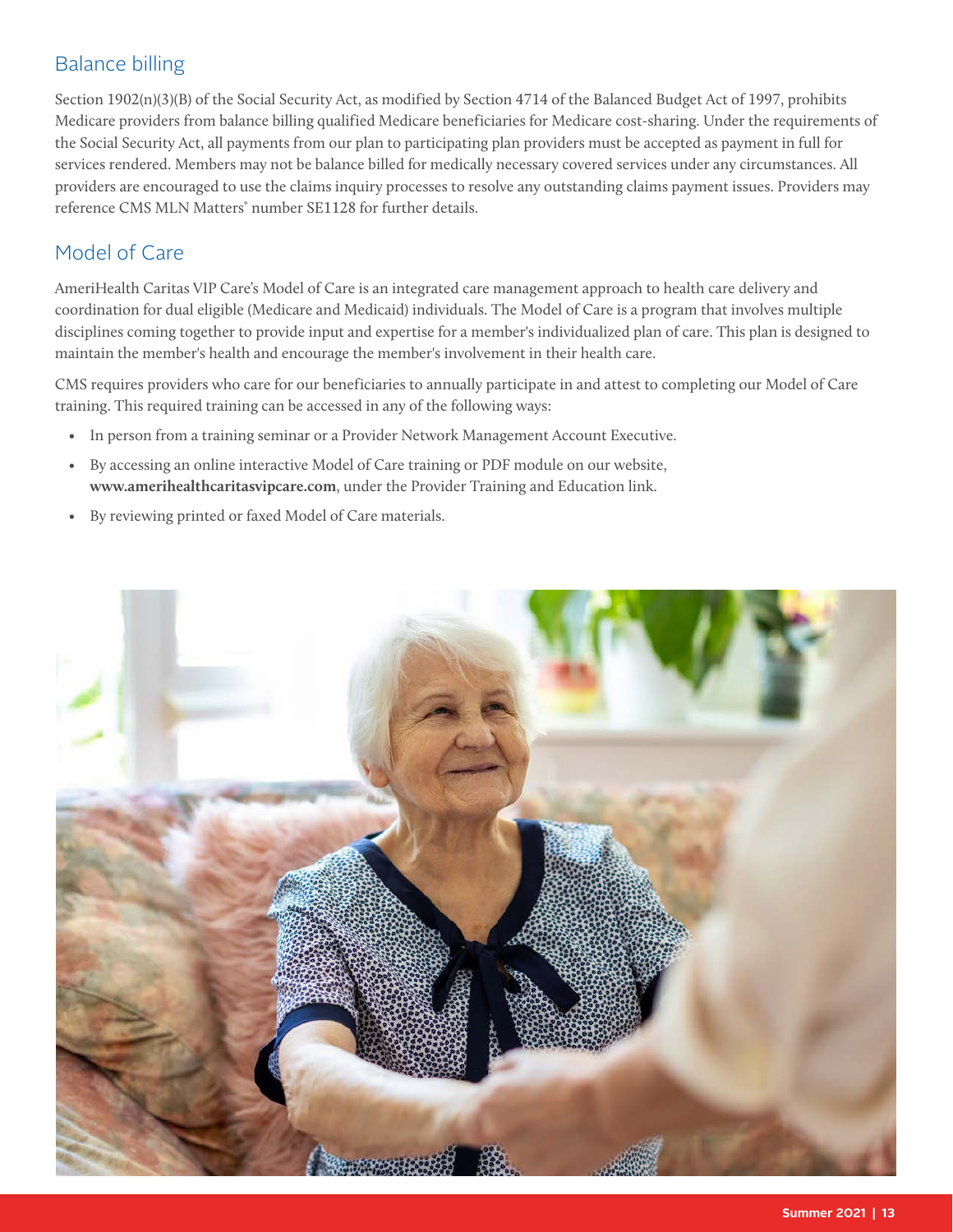## <span id="page-13-0"></span>Community HealthChoices (CHC) and how it works with AmeriHealth Caritas VIP Care

CHC is designed for individuals 21 and older who:

• Receive Medicaid-only coverage and receive or need long-term services and supports (LTSS). These Participants may reside in community-based settings or in private or county nursing facilities.

#### **or**

• Receive both Medicare and Medicaid coverage (dual eligible). These Participants can include those with or without LTSS needs.

Those who receive both Medicare and Medicaid are eligible to enroll in a Dual Eligible Special Needs plan (D-SNP) which is a Medicare Advantage plan that primarily or exclusively enrolls individuals who are enrolled in both Medicare and Medicaid. AmeriHealth Caritas VIP Care is a D-SNP and is available to CHC Participants. This may include community well dual (CWD) participants and participants who are nursing facility ineligible (NFI) or not nursing facility clinically eligible (NFCE) but who have Medicare and Medicaid. Participants may choose a D-SNP that is aligned with the AmeriHealth Caritas Pennsylvania CHC plan, unaligned with our CHC plan (another company's D-SNP), or remain in Medicare fee-for-service.

The goal of AmeriHealth Caritas Pennsylvania CHC and its companion D-SNP (AmeriHealth Caritas VIP Care) is to provide a coordinated experience from the perspective of full dual eligible Participants who enroll in both. This includes but is not limited to:

- An integrated assessment and care coordination process that spans all Medicaid and Medicare services.
- Administrative integration to evolve over the life of CHC.
- AmeriHealth Caritas Pennsylvania CHC cooperating fully with the Department of Human Services (DHS)

and CMS in ongoing efforts to streamline administration of the two programs, which may include, but is not limited to, coordinated readiness reviews, monitoring, enrollment, Participant materials, and appeals processes.

#### **D-SNP coordination with CHC**

- AmeriHealth Caritas Pennsylvania CHC (CHC plan) will pay Medicare deductibles and coinsurance amounts relating to any Medicare-covered service for dual eligible participants, not to exceed the contracted plan rate. The CHC Plan will not be responsible for copayments or cost-sharing for Medicare Part D prescriptions.
- If no contracted CHC plan rate exists or if the provider of the service is not in the CHC plan provider network, the CHC plan must pay deductibles and coinsurance up to the applicable Medical Assistance (MA) fee schedule rate for the service.
- For Medicare services that are not covered by MA or CHC, the CHC plan must pay cost-sharing to the extent that the payment made under Medicare for the service and the payment made by the CHC plan do not exceed 80% of the Medicare-approved amount.
- The CHC plan and its subcontractors and providers are prohibited from balance billing participants for Medicare deductibles or coinsurance. The CHC plan must provide a dual eligible Participant access to Medicare products and services from the Medicare provider of his or her choice. The CHC plan is responsible to pay any Medicare coinsurance and deductible amount, whether or not the Medicare provider is included in the CHC plan's provider network and whether or not the Medicare provider has complied with the prior authorization requirements of the CHC plan.

If you would like more information or training on CHC, please reach out to your Account Executive.

## Prior authorization lookup tool available on plan website

We are excited to introduce the new prior authorization lookup tool. This new, user-friendly resource allows users to enter a CPT or a HCPCS code to verify authorization requirements in real time before delivery of service.

The prior authorization lookup tool was designed to help reduce the administrative burden of calling Provider Services to determine whether prior authorization is required. The tool is easy to use and offers general information for outpatient services performed by a participating provider. To try the prior authorization lookup tool, visit

**[https://www.amerihealthcaritasvipcare.com/provider/](https://www.amerihealthcaritasvipcare.com/provider/resources/prior-authorization-lookup.aspx) [resources/prior-authorization-lookup.aspx](https://www.amerihealthcaritasvipcare.com/provider/resources/prior-authorization-lookup.aspx).**

Prior authorization requests cannot be submitted through the tool and should continue to be requested through your current process. We would like to remind you that you can submit your requests electronically via NaviNet. Through your single login to NaviNet, you can request prior authorization and view authorization history. If you are not already a NaviNet user, visit **https://navinet.secure.force. com** to sign up.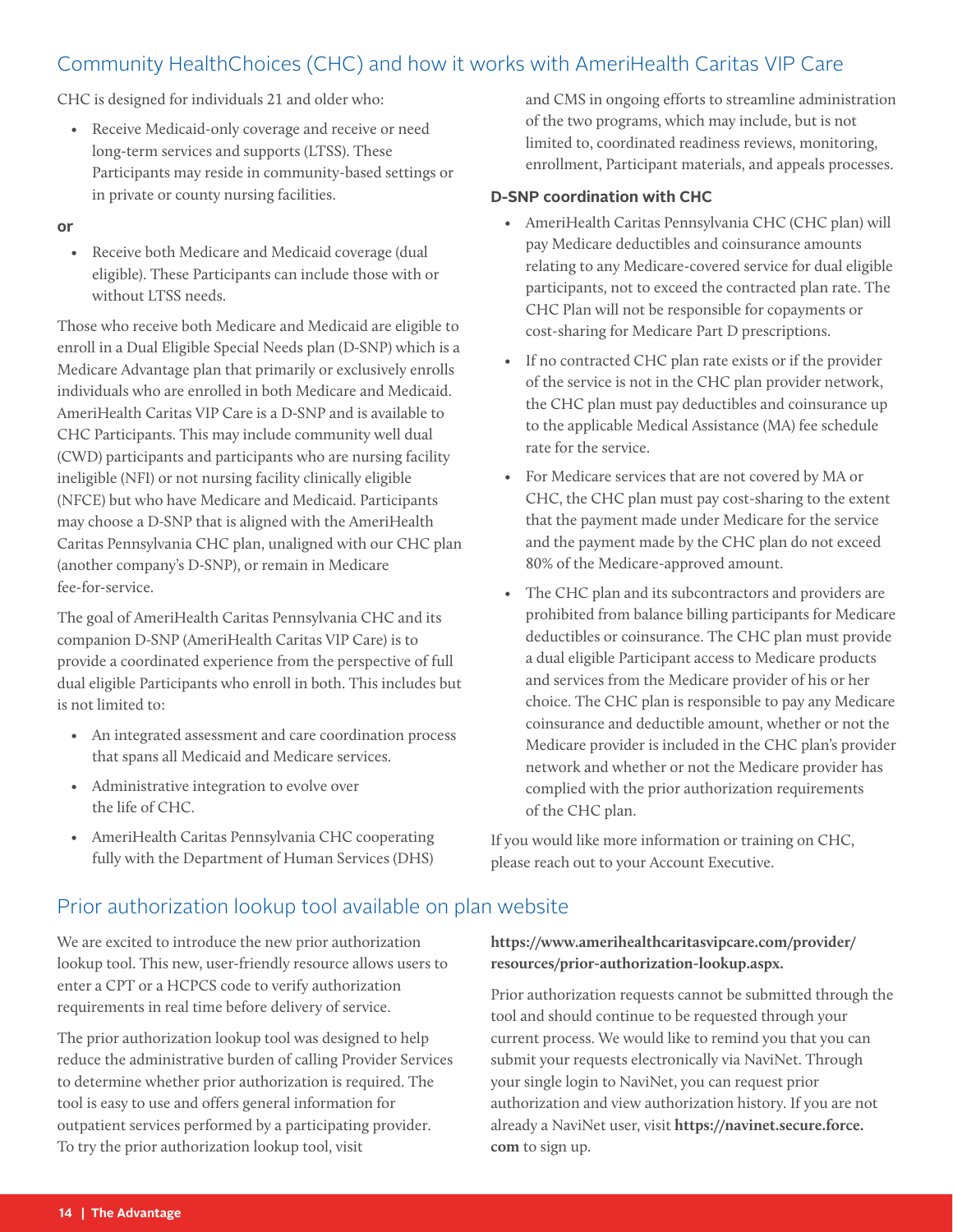## <span id="page-14-0"></span>Important phone numbers

| <b>Provider Services:</b>             | 1-800-521-6007               |
|---------------------------------------|------------------------------|
| Prior authorizations:                 | 1-855-294-7046               |
|                                       | $1 - 855 - 859 - 4111$ (Fax) |
| Fraud and Abuse Hotline:              | 1-866-833-9718               |
| NaviNet:                              | 1-888-482-8057               |
| Change Healthcare electronic billing: | 1-877-363-3666               |
| Echo® VCC, EFT, or ERA enrollment:    | 1-888-492-5579               |